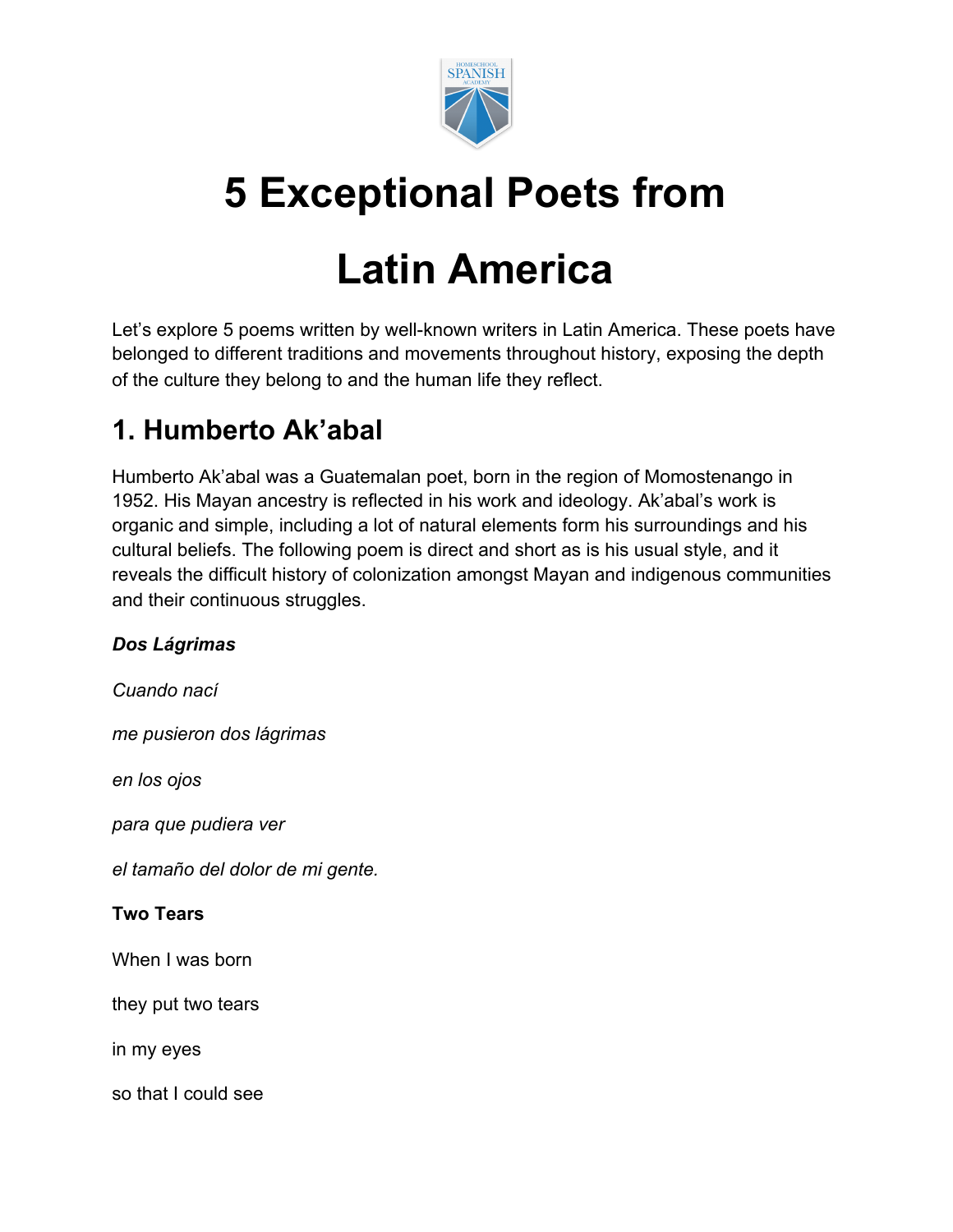

the amount of pain in my people.

## **2. Gabriela Mistral**

Gabriela Mistral was born in the town of Vicuña, Chile in 1889. She received a Nobel Prize in literature in 1945. [Her poetry](https://www.poetryfoundation.org/poets/gabriela-mistral) is dominated by the different kinds of love that crowd the human heart. The following verses reflect the influence of spirituality and religion of her upbringing and culture as well as literary influences such as Dante.

### **Versos Alexandrinos**

*en donde se quedaron mis ojos largamente, tienes sobre los Salmos las lavas más ardientes y en su río de fuego mi corazón enciendo! Sustentaste a mis gentes con tu robusto vino y los erguiste recios en medio de los hombres, y a mí me yergue de ímpetu sólo el decir tu nombre; porque yo de ti vengo, he quebrado al destino Después de ti tan solo me traspasó los huesos con su ancho alarido el sumo florentino* **Alexandrine verses** Bible, my noble Bible, magnificent panorama, where my eyes lingered for a long time, you have in the Psalms the most burning of lavas and in its river of fire I lit my heart! You sustained my people with your strong wine

*¡Biblia, mi noble Biblia, panorama estupendo,*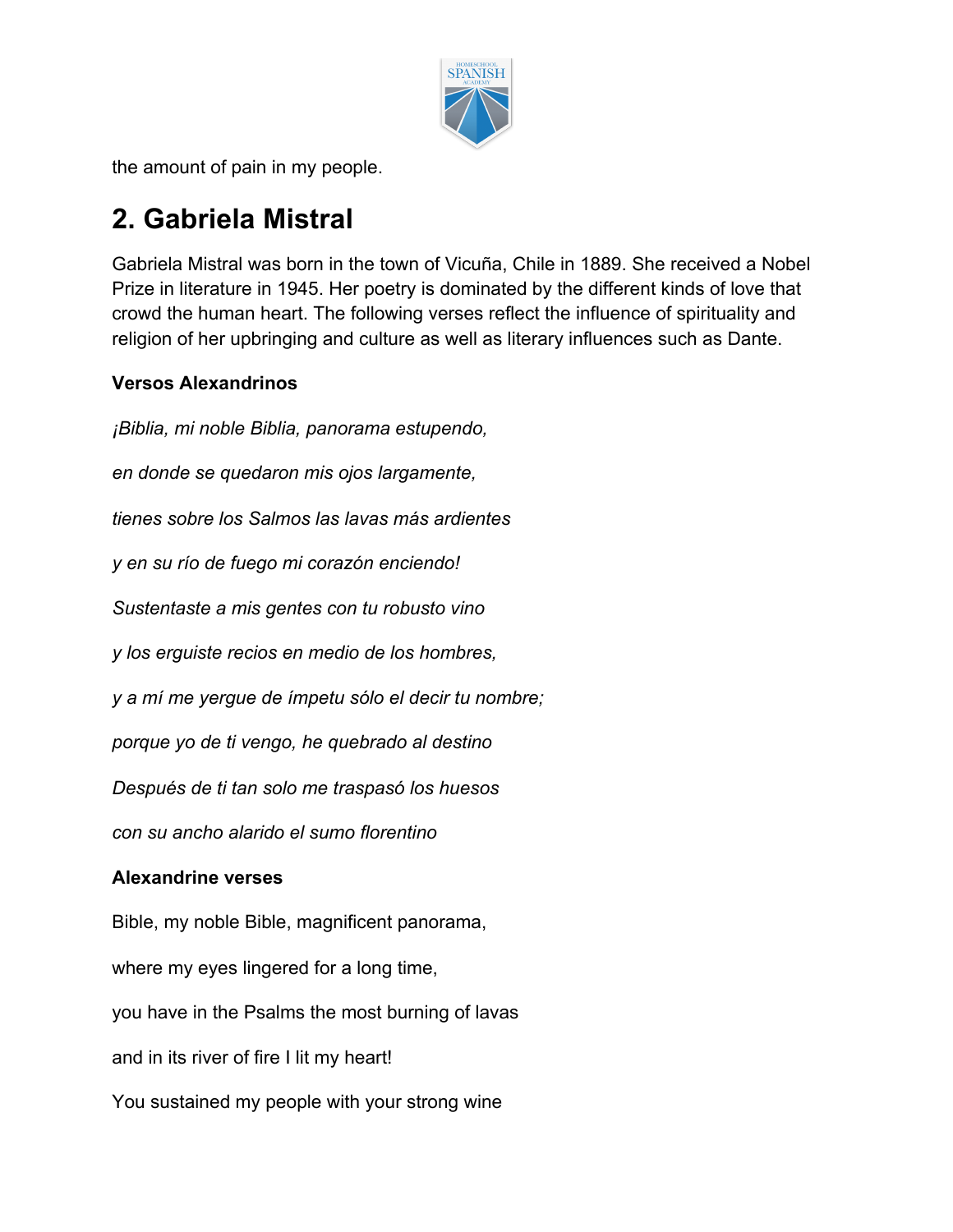

and you made them stand strong among men, and just saying your name gives me strength; because I come from you I have broken destiny After you, only the scream of the great Florentine went through my bones.

# **3. César Vallejo**

César Vallejo was born in the town of Santiago Chuco, Perú in 1892. His ancestry was a mix of Chimu Indigenous culture and Spanish Catholic, which gave him a strictly religious upbringing. Vallejo was a highly educated poet and [his poetry](https://poets.org/poet/cesar-vallejo) is influenced by his interest in the working classes' struggles and politics. He was exiled from Perú in the 1930's due to his political beliefs, after which he moved around Europe for a few years. [The following poem](https://encuentratupoema.pe/poema/piedra-negra-sobre-una-piedra-blanca/) is about his time living in Paris while he was being prosecuted before gaining residency.

### *Piedra Negra Sobre Una Piedra Blanca*

*Me moriré en París con aguacero,*

*un día del cual tengo ya el recuerdo.*

*Me moriré en París -y no me corro-*

*tal vez un jueves, como es hoy, de otoño.*

*Jueves será, porque hoy, jueves, que proso*

*estos versos, los húmeros me he puesto*

*a la mala y, jamás como hoy, me he vuelto,*

*con todo mi camino, a verme solo.*

*César Vallejo ha muerto, le pegaban*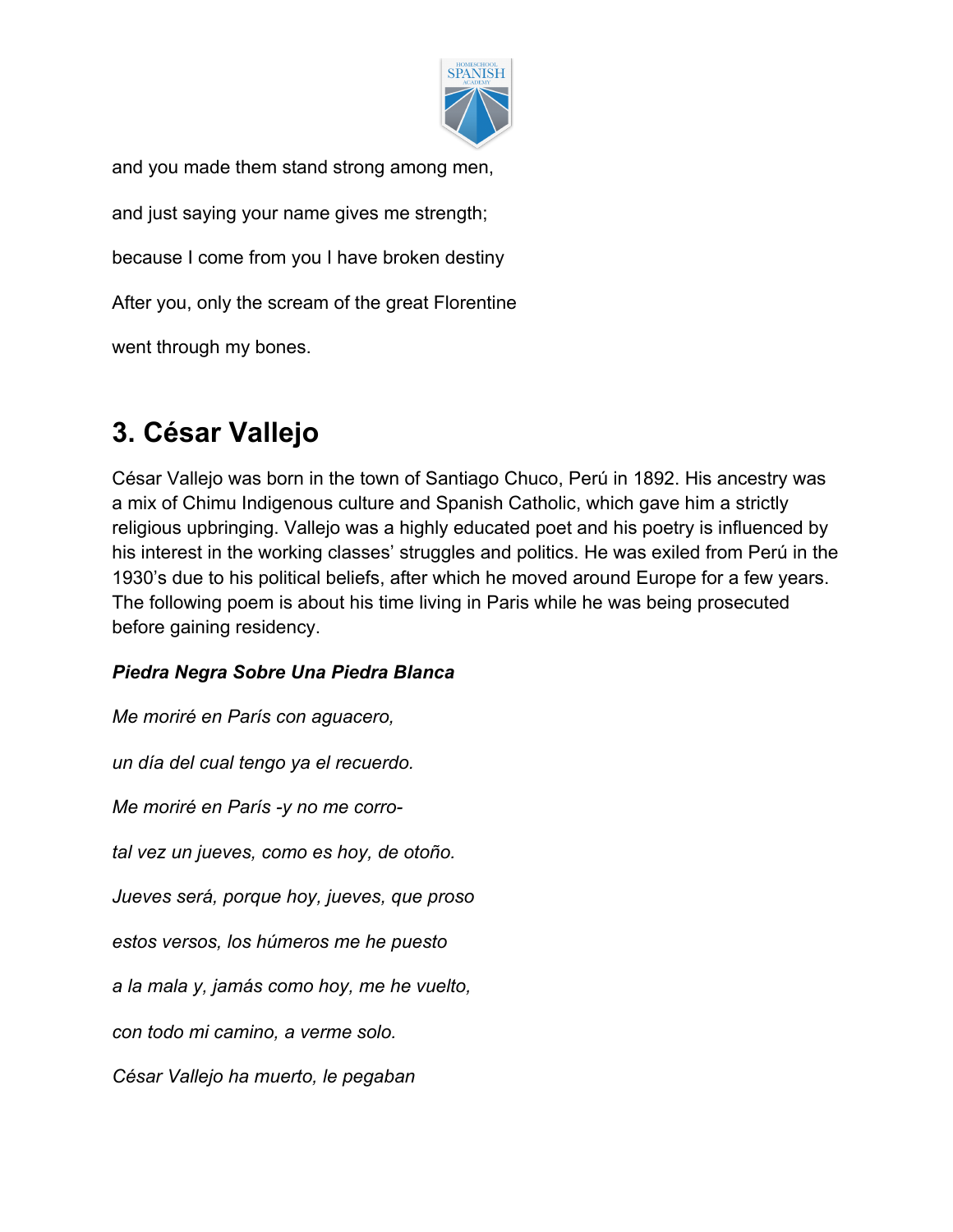

*todos sin que él les haga nada; le daban duro con un palo y duro también con una soga; son testigos los días jueves y los huesos húmeros, la soledad, la lluvia, los caminos…*

#### **Black Stone Lying On A White Stone**

I will die in Paris, on a rainy day, on some day I can already remember. I will die in Paris – and I don't step aside – perhaps on a Thursday, as today is Thursday, in autumn. It will be a Thursday, because today, Thursday, setting down these lines, I have put my upper arm bones on wrong, and never so much as today have I found myself with all the road ahead of me, alone. César Vallejo is dead. Everyone beat him although he never does anything to them; they beat him hard with a stick and hard also with a rope. These are the witnesses: the Thursdays, and the bones of my arms, the solitude, and the rain, and the roads…

# **4. Octavio Paz**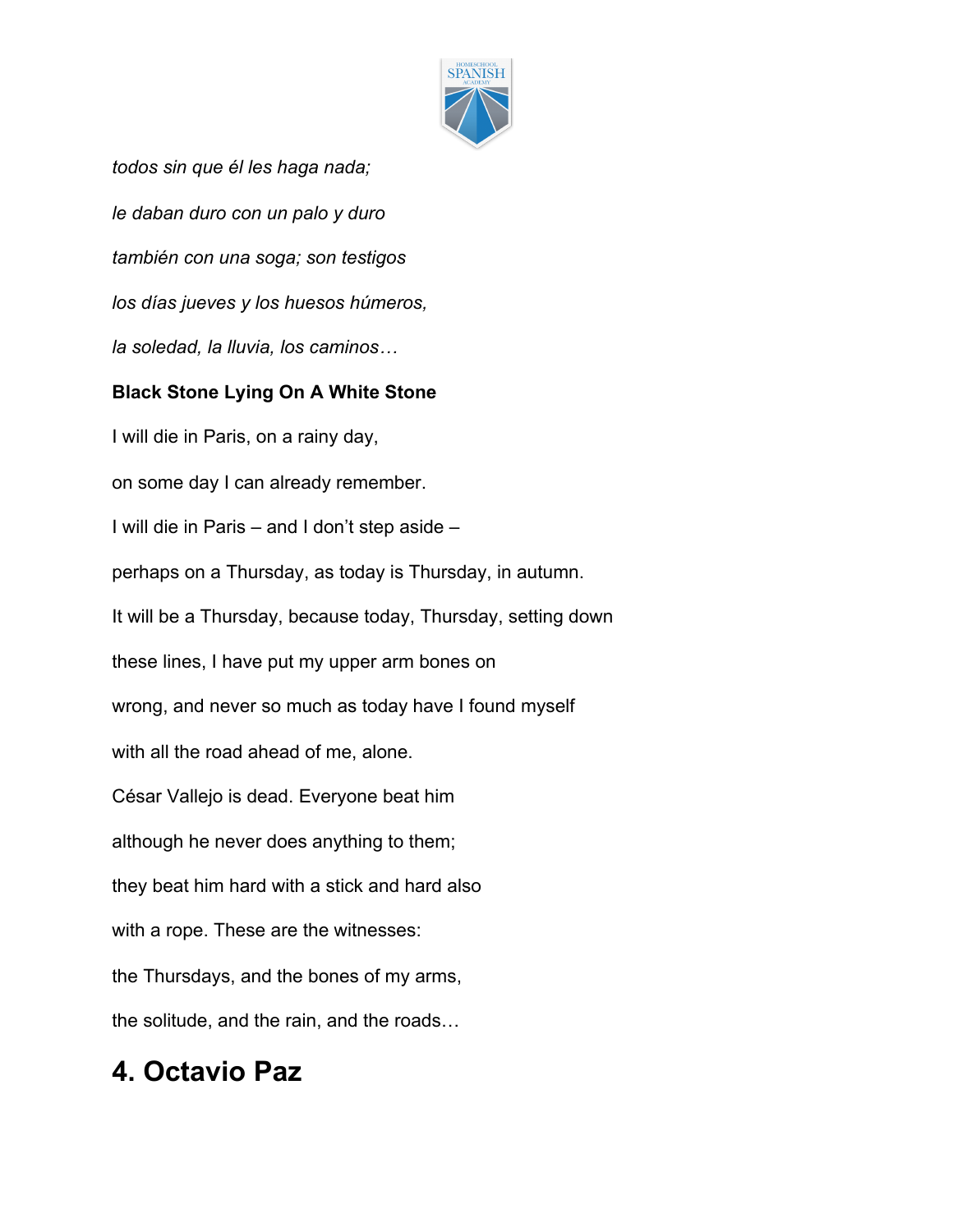

Octavio Paz was born in 1914 in Mexico City and won the Nobel Prize in 1990 a few years before his death. He was born into a prominent family that had ties with elites from different backgrounds such as politics and military. Some of his most well-known works dealt with representations of Mexican society and politics. [The following poem](https://www.poemhunter.com/poem/brotherhood-3/) demonstrates the influence of philosophy and existence in his work.

#### *Hermandad*

*Soy Hombre: duro poco*

*y es enorme la noche.*

*Pero miro hacia arriba:*

*Las estrellas escriben.*

*Sin entender comprendo:*

*también soy escritura*

*y en este mismo instante*

*alguien me deletrea.*

#### **Brotherhood**

I am a man: little do I last

and the night is enormous.

But I look up:

the stars write.

Unknowing I understand:

I too am written,

and at this very moment

someone spells me out.